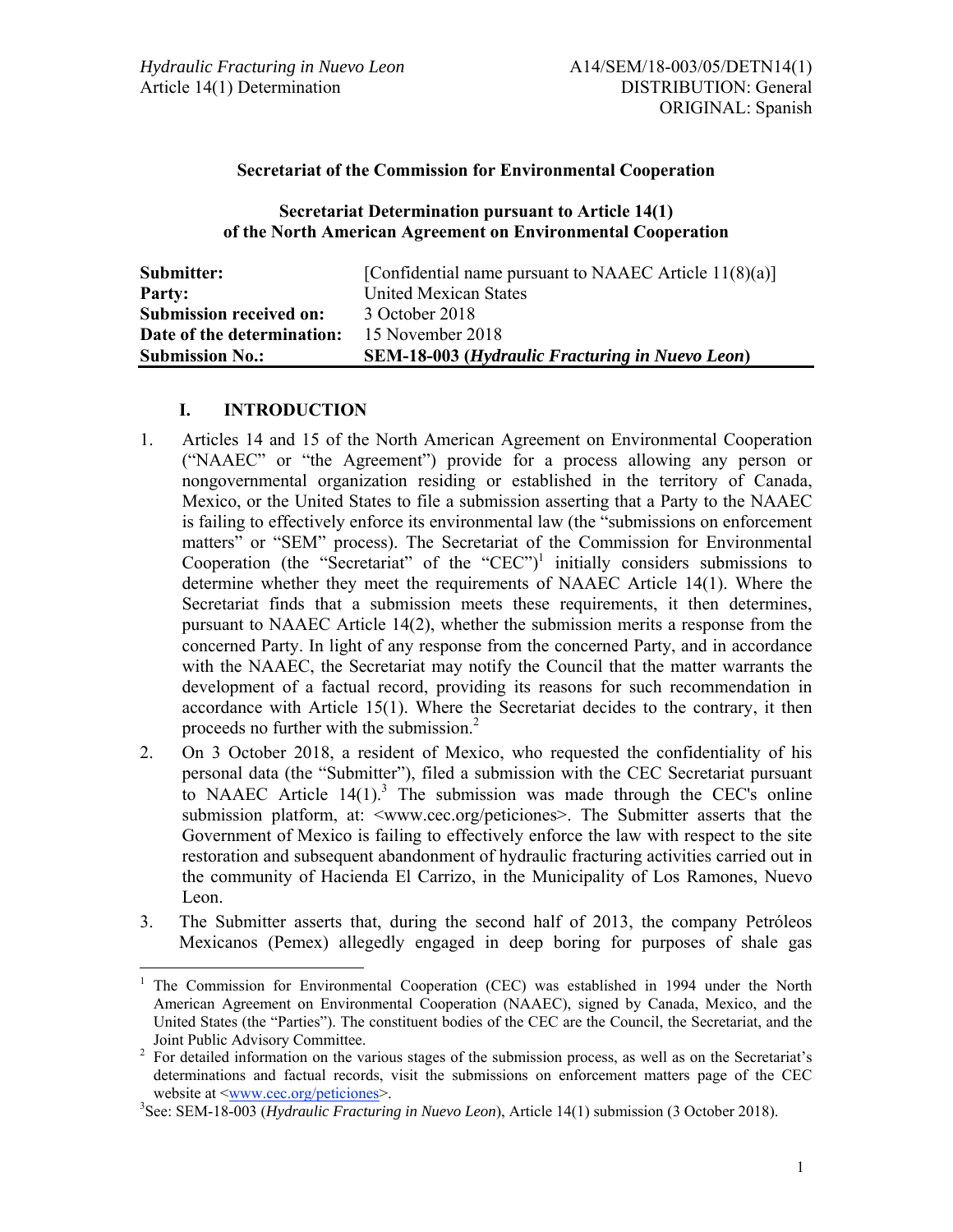exploration and extraction, using the technique known as "hydraulic fracturing" or "fracking" In violation of Mexican environmental laws.<sup>4</sup>

- 4. Having reviewed submission SEM-18-003 (*Hydraulic Fracturing in Nuevo Leon*), the Secretariat finds that it does not meet all eligibility requirements of NAAEC Article 14(1), and hereby so notifies the Submitter in accordance with paragraph 6.1 of the Guidelines for Submissions on Enforcement Matters Under Articles 14 and 15 of the North American Agreement on Environmental Cooperation ("Guidelines").
- 5. In accordance with paragraph 6.2 of the Guidelines, the Submitter has 60 working days from the date of this determination to make a revised submission. If the Secretariat does not receive a revised submission by **27 February 2019**, it will stop the processing of submission SEM-18-003 (*Hydraulic Fracturing in Nuevo Leon*). The Secretariat's reasoning is set out below.

# **II. ANALYSIS**

6. The opening paragraph of NAAEC Article 14 authorizes the Secretariat to consider submissions from any person or nongovernmental organization asserting that a Party to the NAAEC is failing to effectively enforce its environmental law. As the Secretariat has stated in previous Article 14(1) determinations, Article 14 is not intended to be an "insurmountable screening device" to submitters.<sup>5</sup> The Secretariat examined the present submission with this perspective in mind.

## **A Opening paragraph of Article 14(1)**

- 7. The Secretariat determines that the submission contains sufficient information to contact the Submitter, that he is a North American resident, and that the submission does not have any information to conclude that the Submitter is part of the government of his country or under its direction.
- 8. Regarding whether the submission raises matters that are presently occurring, the Secretariat believes that the submission's assertions meet the requirement that the matter at issue concerns a current situation.<sup>6</sup> The alleged enforcement failures raised by the Submitter continue to occur, since—he claims—the effects of the hydraulic fracturing activities in his community remain. While such activities are no longer performed, homes in his community—he maintains—still have structural damage and the quality of water in the wells used for human consumption has been impaired.
- 9. Concerning whether the legal provisions cited in the submission qualify as environmental law in the terms of NAAEC Article 45(2) and whether the submission's assertions refer to enforcement failures subject to examination under the submissions process, the Secretariat's analysis follows below.

<sup>&</sup>lt;sup>4</sup> *Ibid.*, p. 1.<br><sup>5</sup> Sec. SEM

<sup>&</sup>lt;sup>5</sup> See: SEM-97-005 (*Biodiversity*), Article 14(1) Determination, 26 May 1998; and SEM-98-003 (Great Lakes), Article 14(1)(2) Determination, 8 September 1999.

 $6$  NAAEC Article  $14(1)$ :

The Secretariat may consider a submission from any nongovernmental organization or person asserting that a Party is failing to effectively enforce its environmental law […] (emphasis added).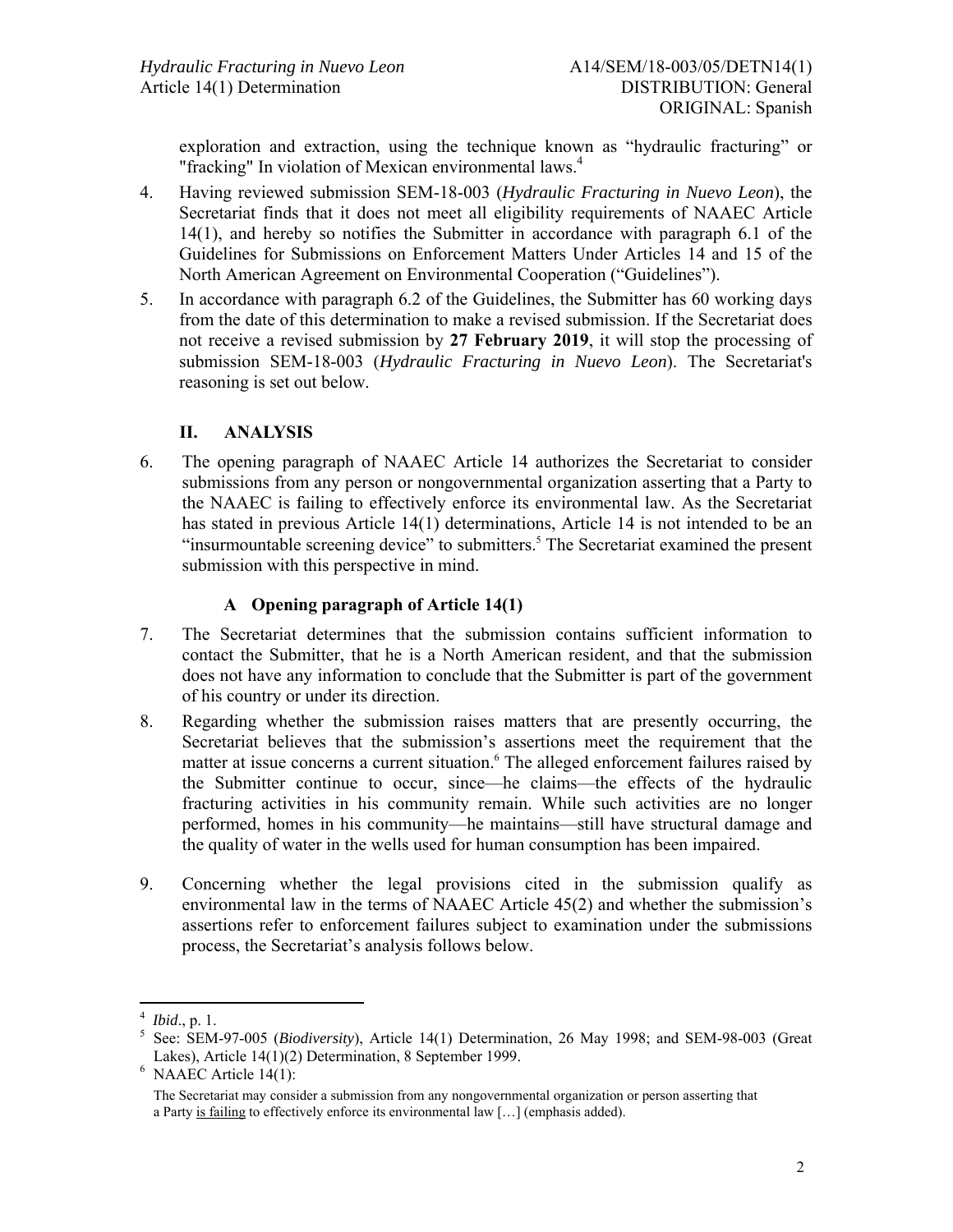#### **1) The environmental law at issue**

- 10. The concept of "environmental law," as defined in Article 45(2) of the Agreement, must be considered in totality in analyzing the admissibility of the present submission.<sup>7</sup>
- 11. In examining submission SEM-18-003 (*Hydraulic Fracturing in Nuevo Leon*) in light of said definition, the Secretariat finds that in certain cases the provisions cited by the Submitter qualify as environmental law, but in other cases the laws do not. Moreover, in relation to some of the other provisions cited in the submission, more specific assertions and information are required before said provisions can qualify as environmental law and be considered in the submissions process.
- 12. The Submitter asserts that when the hydraulic fracturing activities were carried out, there was no regulatory framework setting conditions; however, the Secretariat believes that a revised submission could still cite the applicable environmental law.

## **i. Political Constitution of the United Mexican States**

13. The submission cites Constitutional Article 4 and, while not alluding to the paragraphs enshrining the right to a healthy environment and the right to water and sanitation, the submission's language makes it clear that it is referring to water quality and the right to a healthy environment.<sup>9</sup> In this regard, the Secretariat has already determined that said constitutional provisions intended to acknowledge the human right to a healthy environment are environmental laws and may guide its analysis. $10<sup>10</sup>$ 

 $\overline{a}$ 

<sup>&</sup>lt;sup>7</sup> NAAEC Article 45(2) defines the term "environmental law" as follows:

For purposes of Article 14(l) and Part Five:

<sup>(</sup>a) "**environmental law**" means any statute or regulation of a Party, or provision thereof, the primary purpose of which is the protection of the environment, or the prevention of a danger to human life or health, through

<sup>(</sup>i) the prevention, abatement or control of the release, discharge, or emission of pollutants or environmental contaminants,

<sup>(</sup>ii) the control of environmentally hazardous or toxic chemicals, substances, materials and wastes, and the dissemination of information related thereto, or

<sup>(</sup>iii) the protection of wild flora or fauna, including endangered species, their habitat, and specially protected natural areas

in the Party's territory, but does not include any statute or regulation, or provision thereof, directly related to worker safety or health.

<sup>(</sup>b) For greater certainty, the term 'environmental law' does not include any statute or regulation, or provision thereof, the primary purpose of which is managing the commercial harvest or exploitation, or subsistence or aboriginal harvesting, of natural resources.

<sup>(</sup>c) The primary purpose of a particular statutory or regulatory provision for purposes of subparagraphs (a) and (b) shall be determined by reference to its primary purpose, rather than to the primary purpose of the statute or regulation of which it is part..

<sup>8</sup> Submission, p. 3.

<sup>9</sup> On this matter, the Submitter asserts: "…we found that hydraulic fracturing for gas extraction purposes may cause damage to soil, water and air as well as human health" (Submission, at 1); "…we found that although water was apparently clean, it had a high salt content and other substances" (Submission, at 2); "we want [Pemex] and authorities to be questioned for activities that clearly damaged the land, subsoil and water" (Submission at 2); "it is clear that gas exploration and exploitation through hydraulic fracturing does not protect and improves the environment" (Submission at 4).

<sup>10</sup> See: SEM-15-002 (*Management of Analog TV Waste*), Article 14(1) Determination, 22 September 2015, § 14.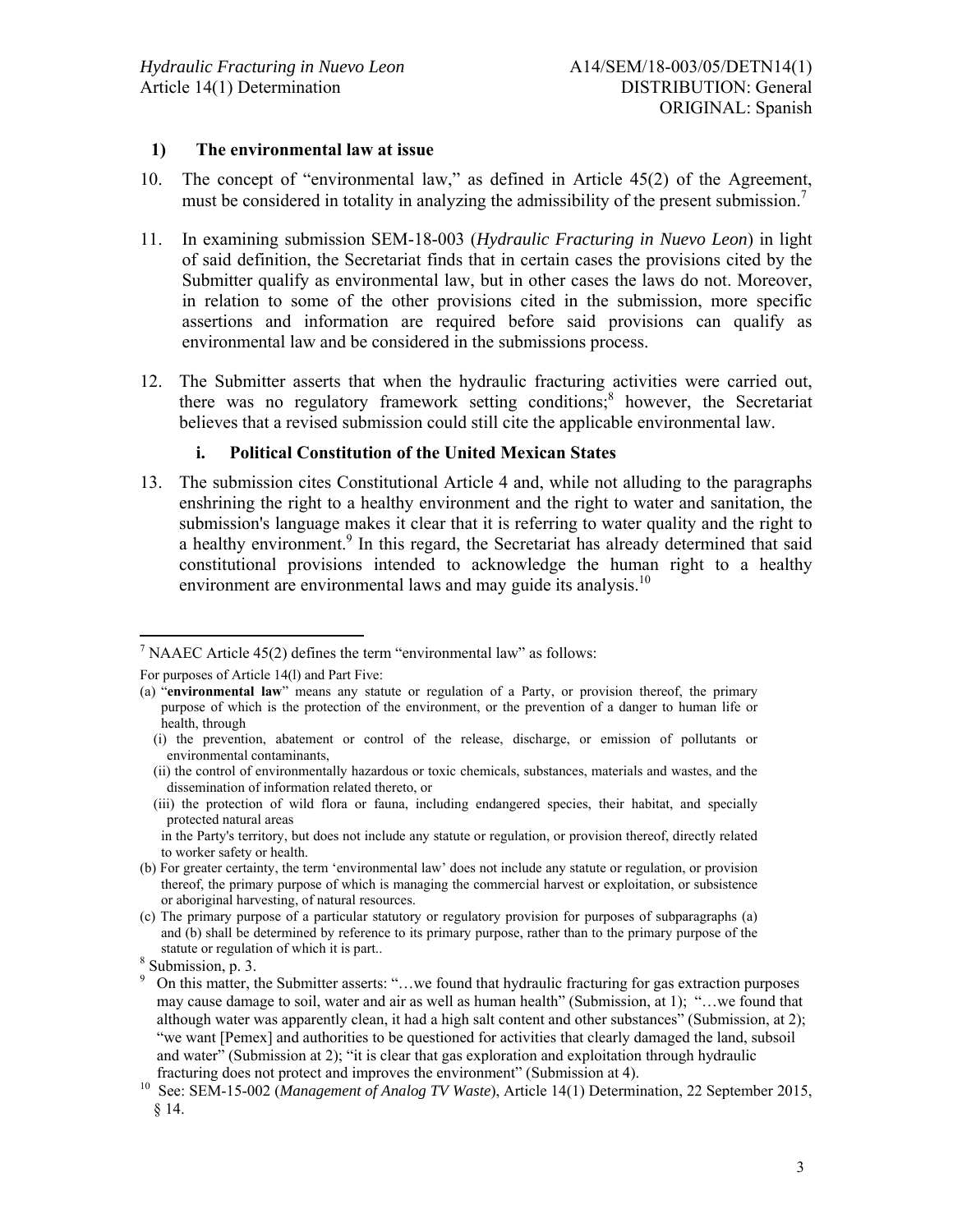#### **ii. The General Ecological Balance and Environmental Protection Act**

14. The submission cites Articles 1, sections I, V and VI, and 15, sections II, III, IV and XII, of the General Ecological Balance and Environmental Protection Act (*Ley General del Equilibrio Ecológico y la Protección al Ambiente*—LGEEPA). The cited provisions establish the right to a healthy environment, $11$  the sustainable use, preservation and restoration of the soil, water and natural elements compatible with the economic benefits,  $^{12}$  and the prevention and control of water and soil pollution.<sup>13</sup> In this regard, as the Secretariat has stated in previous determinations prepared pursuant to NAAEC Article  $14(1)$ , <sup>14</sup> the provisions establishing the general bases for enforcement, while primarily intended to protect the environment, lack the specificity necessary to be considered environmental law under Article 14. A revised submission must cite the specific provisions applicable to the current situation and assert that Mexico has failed to enforce those provisions.

#### **iii. The Federal Environmental Liability Act**

15. The submission cites Articles 1, 2, 28 and 54 of the Federal Environmental Liability Act (*Ley Federal de Responsabilidad Ambiental*—LFRA). Regarding Articles 1 and 2 of said Act, the Secretariat concludes that those provisions which refer to the criteria governing this law's enforcement,<sup>15</sup> its object<sup>16</sup> and the definitions thereto,<sup>17</sup> although they serve to orient the Secretariat when examining a submission, may not themselves be considered as environmental law, as they do not prescribe specific obligations which can be effectively enforced. Accordingly, they may not be subject to analysis under the NAAEC submissions process.

 $\overline{a}$ <sup>11</sup> LGEEPA, Article 1, section I.

<sup>&</sup>lt;sup>12</sup> LGEEPA, Article 1, section V.

<sup>13</sup> LGEEPA, Article 1, section VI.

<sup>&</sup>lt;sup>14</sup> See: SEM-06-001 (*Ex Hacienda El Hospital*), Article 14(1)(2) Determination, 17 May 2006.

<sup>&</sup>lt;sup>15</sup> LFRA Article 1 reads as follows:

This Law regulates environmental liability arising from damages to the environment, as well as reparations and compensation thereto, when required, adjudicated through the federal judicial proceedings established under Article 17 of the Constitution, alternative dispute resolution mechanisms, administrative proceedings and proceedings applicable to the commission of crimes against the environment and environmental management. The provisions of this legislation derive from the regulations of Article 4 of the Constitution and concern for public order and the social interest. They have as their object the protection, preservation and restoration of the environment and ecological balance, the guaranteeing of the human right to a healthy environment for the development and well-being of all persons, as well as the liability arising from environmental damage and degradation. The environmental liability regime recognizes that damage caused to the environment is distinct from property damage suffered by the owners of goods and natural resources. It recognizes that sustainable national development must consider economic, social and environmental values. The purpose of the judicial proceeding established in this Title is to determine environmental liability, without prejudice to proceedings for determining other forms of liability, such as property damage, and administrative or criminal liability.

<sup>16</sup> *Ibid.* 

<sup>&</sup>lt;sup>17</sup> LFRA Article 2: "For the purposes of this Law, the following definitions shall apply, in addition to those established in the General Ecological Balance and Environmental Protection Act, and other environmental laws and international treaties to which Mexico is a Party. The following definitions apply: [list of definitions under the Act]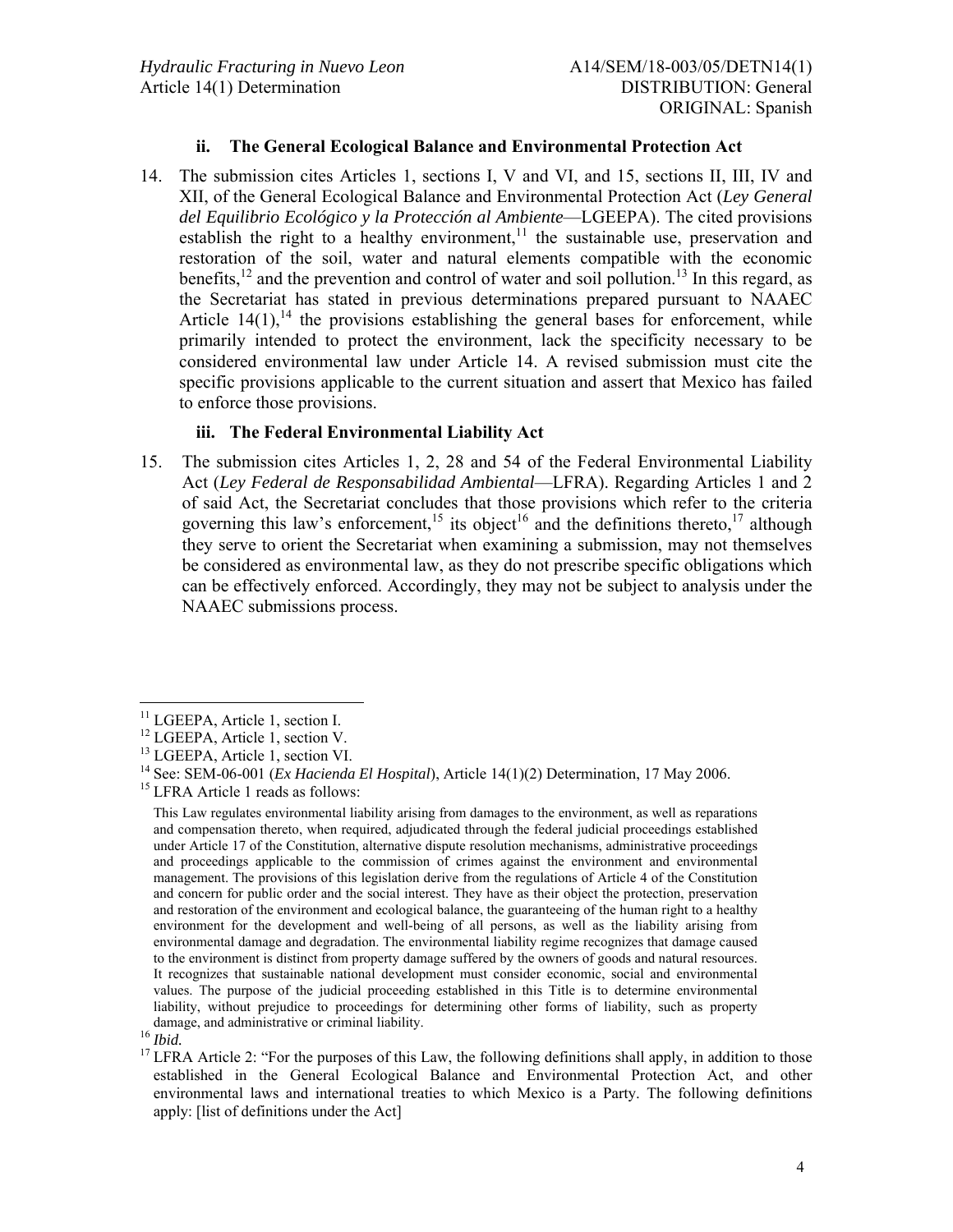- 16. Concerning Article 28 of the LFRA,<sup>18</sup> which establishes who has legal standing to bring an environmental liability suit, while its main purpose may be the protection of the environment via reparation and compensation for environmental damages, this is a purely procedural provision which cannot be enforced per se, by the government.
- 17. With respect to Article 54, first paragraph of the LFRA,<sup>19</sup> which establishes the right of any person to file a complaint with the Public Prosecutor (*Ministerio Público*) concerning a crime against the environment, the Secretariat considers that as is, it does not fit the definition of environmental law as it stands as a procedural norm that needs to be articulated with other provisions cited in a submission.
- 18. The Secretariat finds that LFRA Article 28 relates to legal standing to bring an environmental liability suit while LFRA Article 54 provides the right to file a complaint of an environmental offense before the public prosecutor. The cited provisions have a procedural character which are brought through the remedies allowed in Mexico and are not considered for analysis.

#### **iv. Other instruments cited as environmental law**

- 19. The submission cites the following international instruments:
	- Rio Declaration;
	- World Summit on Sustainable Development (Johannesburg, South Africa), and
	- Sustainable Development Goals (Goals 7 and 13).
- 20. The Secretariat notes that the instruments cited by the Submitter, while they may be primarily intended to protect the environment by proposing a strategy to ensure sustainable development (Rio Declaration and World Summit on Sustainable Development) and establishing global affordable energy and climate action targets (the aforesaid Goals 7 and 13), cannot be construed as "environmental laws" because they are not binding upon the signatories and therefore are not normative instruments.
- 21. The Secretariat determines that the Rio Declaration on Environment, the World Summit on Sustainable Development (Johannesburg, South Africa) and Sustainable

 $\overline{a}$ 

<sup>&</sup>lt;sup>18</sup> Article 28 of the LFRA provides as follows:

The legal prerogative and legitimate interest to act and bring legal proceedings on environmental liability, reparations and compensation for damages to the environment and the payment of fines, as well as concerning the benefits specified in the present Title, shall be recognized in respect of the following parties: I. Natural persons residing in communities adjacent to damages done to the environment; II. Nonprofit Mexican private legal persons whose corporate purpose is environmental protection in general or protection of specific elements of the environment when acting on behalf of an inhabitant of the communities specified in section I; III. The Federation acting through the Public Prosecutor's Office; and IV. The public prosecutors or institutions exercising environmental protection functions in the states and the Federal District within their respective territorial jurisdictions, in conjunction with the Public Prosecutor's Office. The legal persons cited in section II of the present article shall accredit their status as legally constituted bodies with at least three years standing prior to bringing a suit for environmental damages. In addition, they must satisfy the requirements of the Federal Code of Civil Procedure (*Código Federal de Procedimientos Civiles*). Furthermore, the parties specified in sections I and II shall enjoy the legal prerogative and legitimate interest to demand payment of costs incurred during actions brought to establish environmental liability.

<sup>&</sup>lt;sup>19</sup> Under LFRA Article 54, paragraph one: "Any person who learns of the commission of a crime against the environment may make a direct complaint to the Public Prosecutor."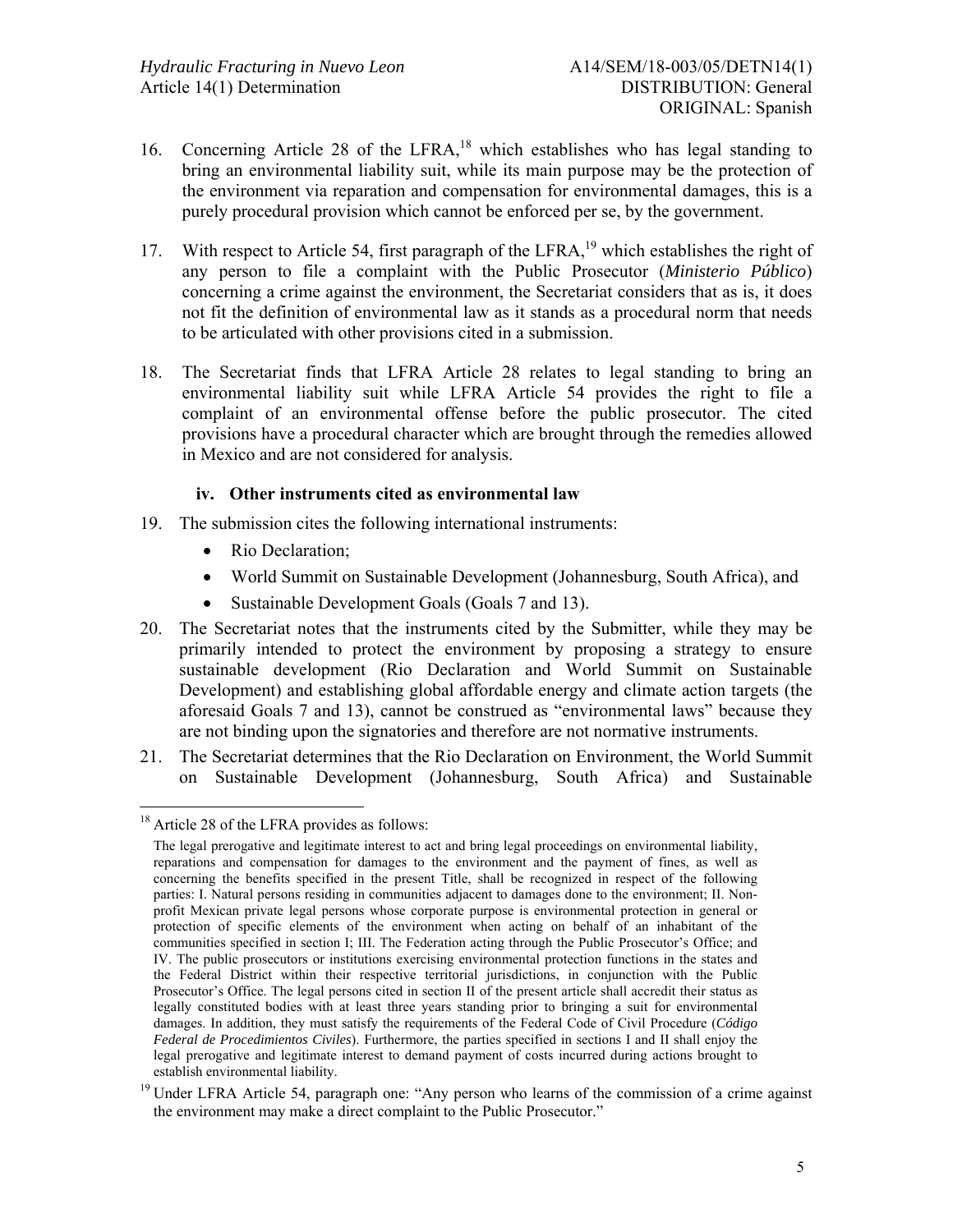Development Goals (Goals 7 and 13) do not constitute environmental laws, as defined in NAAEC Article 45(2)(a).

## **B The six requirements of NAAEC Article 14(1)**

22. After considering the submission in light of the opening sentence of NAAEC Article 14(1), the Secretariat determines that while submission SEM-18-003 (*Hydraulic Fracturing in Nuevo Leon*) meets five of six requirements of this article, it does not meet the requirement to communicate the matter in writing to Mexico. The Secretariat's reasoning is explained below.

#### *a) is in writing in a language designated by that Party in a notification to the Secretariat*

23. The submission complies with requirement (a) of Article 14(1), as it was filed in writing in one of the languages designated by the Parties for this purpose (in Spanish, in this particular case).

## *b) clearly identifies the person or organization making the submission*

- 24. The submission satisfies Article 14(1)(b). In effect, the Submitter provided his name, address and other contact information, which was sufficient for the Secretariat to clearly identify and communicate with the Submitter.
	- *c) provides sufficient information to allow the Secretariat to review the submission, including any documentary evidence on which the submission may be based*
- 25. Regarding Article 14(1)(c), the submission attached, through the Secretariat's online submissions platform, photographs of what he refers to as a water extraction well, land that appears to form a holding pit and various buildings showing visible damage. It also included a water quality analysis based on samples taken at Los Ramones, Nuevo León.
- 26. The information supports the assertion that supposedly extractive activities were carried out in Los Ramones and land was used as a waste pit.
- 27. While the submission does not contain any other information providing further data on the alleged hydraulic fracturing activities in Los Ramones, the information accompanying the submission is sufficient to consider it in light of Articles 14 and 15 of the NAAEC.

#### *d) appears to be aimed at promoting enforcement rather than at harassing industry*

- 28. The submission complies with NAAEC Article 14(1)(d), as it appears to be aimed at promoting enforcement of the law rather than at harassing an industry. Paragraph 5.4 of the Guidelines states that, in making such a determination, the Secretariat will consider whether or not: (i) "the submission is focused on the acts or omissions of a Party rather than on compliance by a particular company or business; especially if the Submitter is a competitor that may stand to benefit economically from the submission"; and (ii) "the submission appears frivolous."
- 29. In reading the submission it is apparent that while the Submitter refers to Pemex and the activities that the company supposedly carried out on the land in 2013, the submission appears to be aimed at promoting the enforcement environmental law—in particular,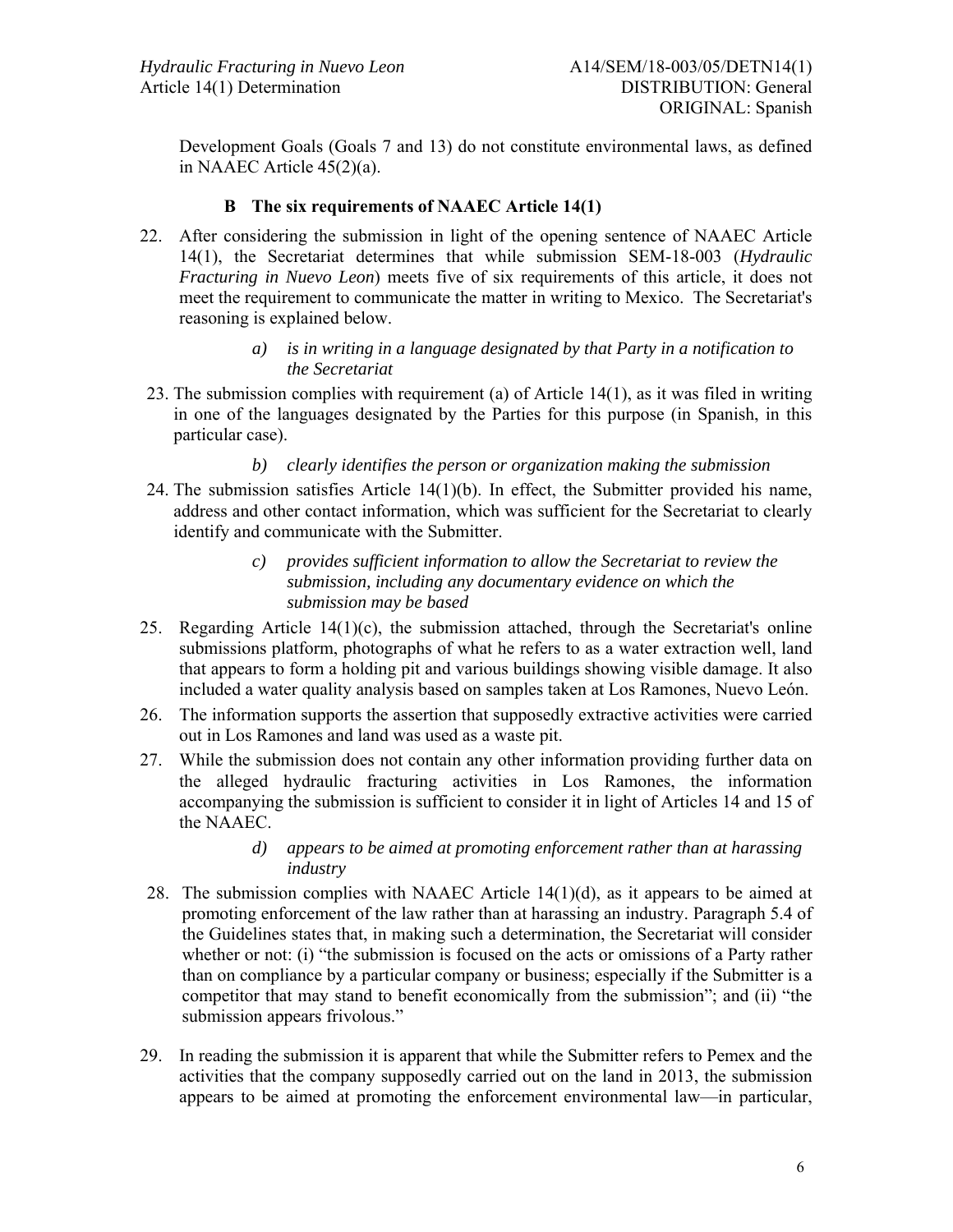water quality and environmental impact—in the municipality of Los Ramones, Nuevo Leon.

- *e) indicates that the matter has been communicated in writing to the relevant authorities of the Party and indicates the Party's response, if any*
- 30. The submission does not satisfy the requirement prescribed by NAAEC Article  $14(1)(e)$ , since the matter has not been communicated in writing to the relevant authorities in Mexico.
- 31. An enclosure to the submission states that "there has not been any written communication" and that when there is any problem, residents go directly to the municipal seat to request an interview with the mayor. He further states that on January 14, 2014, a meeting was held with the municipal authorities and representatives of Pemex, but there was no subsequent follow-up on the matter then raised. The Submitter sustains that this is a rural community far removed from the state capital and electronic media.
- 32. El Secretariat notes that the Article 14(1)(e) requirement can be met through a written communication addressed to the relevant state or federal authorities, which could help ensure that his concern regarding the environmental effects of the hydraulic fracturing activities are attended to.
- 33. A revised submission should include information evidencing that the matter was communicated in writing to the relevant authorities, along with the replies, if any.
	- *f) is filed by a person or organization residing or established in the territory of a Party*
- 34. The submission is in compliance with Article  $14(1)(f)$ , as it was filed by a person who is established in the territory of an NAAEC Party and has no ties to the government.

## **III. DETERMINATION**

- 35. For the reasons detailed herein, the Secretariat considers submission SEM-18-003 (*Hydraulic Fracturing in Nuevo Leon*) to not be in full compliance with the admissibility requirements specified in NAAEC Article 14(1). Consequently, the Submitter is invited to provide a revised submission that addresses the following matters:
	- i) Citation of the environmental laws in effect, applicable to hydraulic fracturing activities, which have not been enforced by Mexico, and
	- ii) Copy of the communications with the relevant authorities concerning the issue in question.
- 36. In accordance with paragraphs 6.1 and 6.2 of the Guidelines, the Secretariat hereby notifies the Submitter that the latter shall have 60 working days to provide a submission that conforms to all of the criteria specified in NAAEC Article 14(1). If such a revised submission is not received by **27 February 2019** at the latest, the Secretariat will terminate the process with respect to submission SEM-18-003 (*Hydraulic Fracturing in*